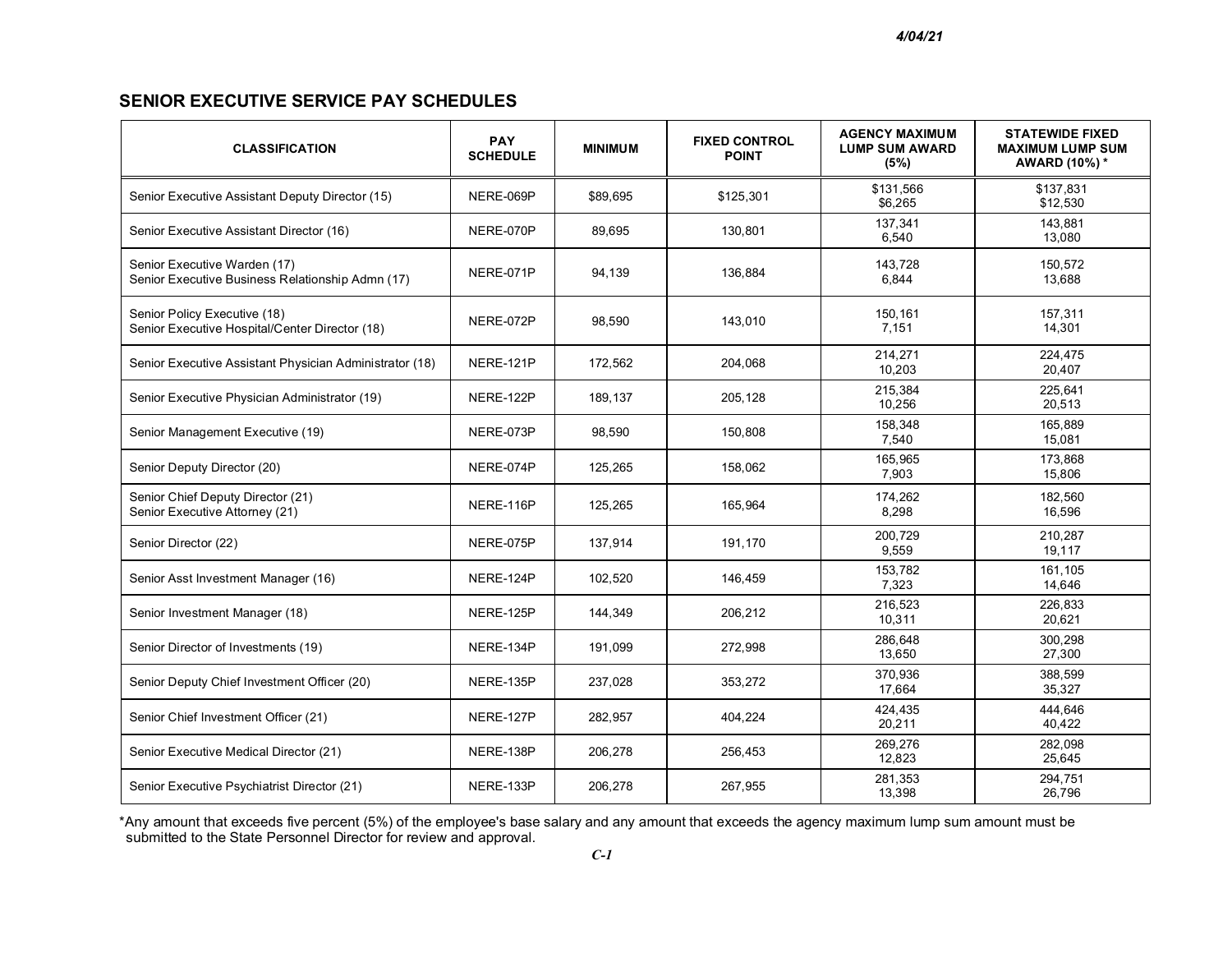## **GROUP 4 PAY SCHEDULES**

| <b>CLASSIFICATION</b>                                                                                                                                                       | <b>PAY</b><br><b>SCHEDULE</b> | <b>MINIMUM</b> | <b>FIXED CONTROL</b><br><b>POINT</b> | <b>AGENCY MAXIMUM</b><br><b>LUMP SUM AWARD</b><br>(5%) | <b>STATEWIDE FIXED</b><br><b>MAXIMUM LUMP SUM</b><br>AWARD (10%) * |
|-----------------------------------------------------------------------------------------------------------------------------------------------------------------------------|-------------------------------|----------------|--------------------------------------|--------------------------------------------------------|--------------------------------------------------------------------|
| State Assistant Administrator (15)<br>State Administrative Manager (15)<br>State Deputy Warden (15)<br>State Police First Lieutenant (15)<br>State Police Lab Director (15) | NERE-060P                     | \$80,864       | \$116,315                            | \$122,131<br>\$5,816                                   | \$127,947<br>\$11,632                                              |
| State Administrative Manager (16)<br>Technology Advisor-2 (16)                                                                                                              | NERE-061P                     | 89,695         | 125,243                              | 131,505<br>6,262                                       | 137,767<br>12,524                                                  |
| State Office Administrator (17)<br>State Division Administrator (17)                                                                                                        | NERE-062P                     | 98,621         | 134,076                              | 140,780<br>6,704                                       | 147,484<br>13,408                                                  |
| Social Services Division Admin (17)                                                                                                                                         | NERE-063P                     | 80.864         | 134,076                              | 140.780<br>6,704                                       | 147,484<br>13,408                                                  |
| State Bureau Administrator (18)                                                                                                                                             | NERE-064P                     | 107,420        | 142,971                              | 150,120<br>7,149                                       | 157,268<br>14,297                                                  |
| Attorney Specialist-1 (17)                                                                                                                                                  | NERE-022P                     | 103,441        | 133,990                              | 140,690<br>6,700                                       | 147,389<br>13,399                                                  |
| Attorney Specialist-2 (18)<br>Attorney Administrator-1 (18)                                                                                                                 | NERE-023P                     | 110.682        | 143,345                              | 150,512<br>7,167                                       | 157,680<br>14,335                                                  |
| Attorney Administrator-2 (19)<br>Administrative Law Adm-2 (19)                                                                                                              | NERE-024P                     | 115,535        | 149,046                              | 156.498<br>7,452                                       | 163.951<br>14,905                                                  |
| Attorney Administrator-3 (20)<br>Administrative Law Adm-3 (20)                                                                                                              | NERE-025P                     | 119,982        | 154,778                              | 162,517<br>7,739                                       | 170.256<br>15,478                                                  |
| Treasury Investment Officer (16)                                                                                                                                            | NERE-070P                     | 89,695         | 130,801                              | 137,341<br>6,540                                       | 143,881<br>13,080                                                  |

\*Any amount that exceeds five percent (5%) of the employee's base salary and any amount that exceeds the agency maximum lump sum amount must be submitted to the State Personnel Director for review and approval.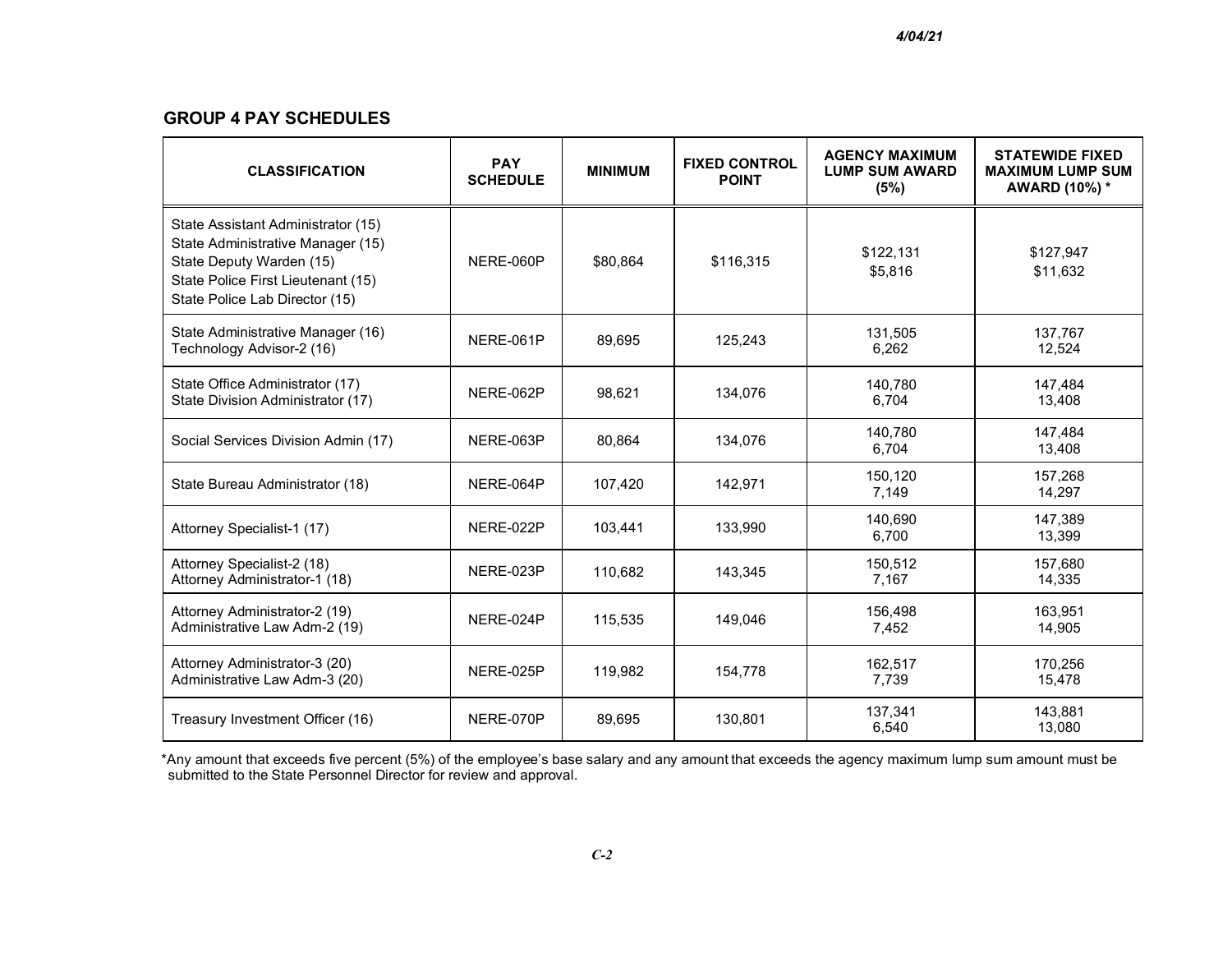## **SENIOR EXECUTIVE MANAGEMENT ASSISTANT SERVICE PAY SCHEDULES**

| <b>CLASSIFICATION</b>              | <b>PAY</b><br><b>SCHEDULE</b> | <b>MINIMUM</b>         | <b>FIXED CONTROL</b><br><b>POINT</b> | <b>AGENCY</b><br><b>MAXIMUM LUMP</b><br>SUM AWARD (5%) | <b>STATEWIDE FIXED</b><br><b>MAXIMUM LUMP</b><br><b>SUM AWARD (10%)*</b> |
|------------------------------------|-------------------------------|------------------------|--------------------------------------|--------------------------------------------------------|--------------------------------------------------------------------------|
| Senior Exec Management Asst-1 (9)  | NERE-026P                     | \$44,808<br>[21.46/hr] | \$56,334<br>[26.98/hr]               | \$59,151<br>\$2,817                                    | \$61,967<br>\$5,633                                                      |
| Senior Exec Management Asst-2 (11) | NERE-027P                     | 45.790<br>[21.93/hr]   | 61.721<br>[29.56/hr]                 | 64,807<br>3,086                                        | 67.893<br>6,172                                                          |
| Senior Exec Management Asst-3 (13) | NERE-028P                     | 50.613<br>[24.24/hr]   | 70.888<br>[33.95/hr]                 | 74.432<br>3.544                                        | 77,977<br>7.089                                                          |
| Senior Exec Management Asst-4 (15) | NERE-029P                     | 57.149<br>[27.37/hr]   | 83.541<br>[40.01/hr]                 | 87,718<br>4,177                                        | 91.895<br>8,354                                                          |

\*Any amount that exceeds five percent (5%) of the employee's base salary and any amount that exceeds the agency maximum lump sum amount must be submitted to the State Personnel Director for review and approval.

## **ATTORNEY GENERAL PERFORMANCE PAY PROGRAM PAY SCHEDULE**

| <b>CLASSIFICATION</b>  | <b>PAY</b><br><b>SCHEDULE</b> | <b>MINIMUM</b>         | <b>FIXED</b><br><b>CONTROL</b><br><b>POINT</b> | <b>MAXIMUM (8%)</b>   |
|------------------------|-------------------------------|------------------------|------------------------------------------------|-----------------------|
| Attorney Senior-A (16) | NERE-021P                     | \$95,777<br>[45.87/hr] | \$125,364<br>[60.04/hr]                        | \$135,393<br>\$10,029 |

#### **STATE POLICE DIGITAL FORENSICS ANALYST P11**

#### **INFO TECH PROGRAMMER/ANALYST, INFRA ANALYST, AND PROJECT COORDINATOR P11 PAY SCHEDULE – NERE 263**

| Min.    | 6 Mo    | \/.     | 18 Mo   | $\Omega$<br><u>_</u> | 30 Mo   | ີ       | 42 Mo<br>4 | Mo<br>54 | 66 Mo   | 78 Mo                 |
|---------|---------|---------|---------|----------------------|---------|---------|------------|----------|---------|-----------------------|
| \$20.38 | \$22.25 | \$24.16 | \$26.03 | \$27.80              | \$29.48 | \$30.46 | \$31.42    | \$33.39  | \$35.29 | ホっフ<br>.40<br>. ، ن ټ |